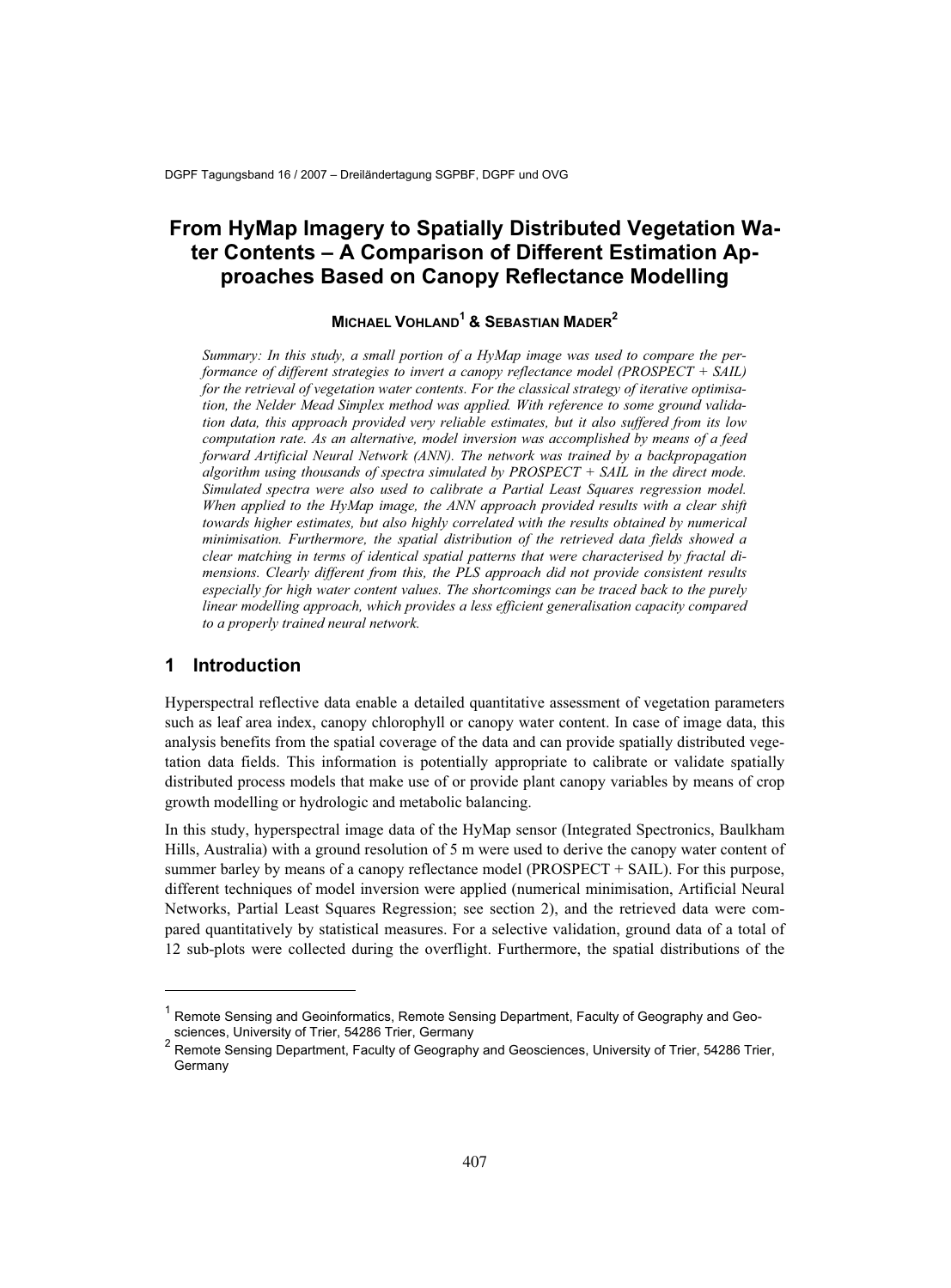stand variables resulting from the different approaches were studied in detail for their matching, as this allows an assessment of the applied approaches' consistency.

#### **2 Retrieval of stand variables by canopy reflectance model inversion**

Different techniques can be applied to extract canopy characteristics from measured remote sensing data by inverting a canopy reflectance model. In the classical approach of numerical minimisation, measured reflectances are iteratively compared to model simulations until the best match (global minimum) is found. Care must be taken (e.g. by using a range of initial solutions) to get a reasonable approximation and not to get trapped by local minima. This may be – depending on the performance of the respective numerical algorithm – very time consuming and therefore computationally not feasible for the inversion of e.g. large image portions. As an alternative, lookup tables (LUT) can be used to increase the rate of model inversion. In this approach, a data base is generated containing sets of input variables and corresponding reflectance values simulated in the direct modelling mode. In the inversion, reflectance measurements are compared to the stored data to identify the closest cases and to extract the appropriate canopy variables.

Conceptually different approaches are provided by estimation models which first are calibrated (to fit the response surface between reflectance values and canopy variables) and afterwards applied to retrieve estimates for the complete set of reflectance measurements of interest. For this calibration, the use of synthetic databases simulated by physically based reflectance models is recommendable as they can cover a wide range of parameter combinations (BARET et al., 2000). For hyperspectral data, Partial least Squares (PLS) regression may be used. As the PLS factoring is based on the variance of both the spectral information and the target variable, PLS regressions usually exploit the information that is inherent in the data efficiently for a powerful prediction. Even more sophisticated is the capacity of artificial neural networks (ANN) to provide estimates of the complex response surfaces when being trained on hyperspectral data. Once a network is trained, the network approach is computationally fast and therefore applicable to large spectral datasets.

## **3 Materials**

The study site is located near Newel in the Bitburger Gutland (Rhineland-Palatinate, Germany), where one field (4.7 hectares) cropped with summer barley in 2005 was selected for further investigation. For the Bitburger Gutland, a data set of the HyMap airborne imaging sensor was acquired on the 28th of May (acquisition time: 9:01:20 UTC) during the HyEurope 2005 campaign. The HyMap data provide 126 bands with bandwidths ranging from 12.9 to 21.3 nm that cover a spectral range from 434 to 2486.5 nm (central wavelengths of the first and last band); the ground resolution was approximately 5 m.

In the preprocessing, an across-track illumination correction was performed for a spatial subset excluding forested areas. The FLAASH (Fast Line of-sight Atmospheric Analysis of Spectral Hypercubes) module of ENVI™, based on the MODTRAN4 radiation code (MATTHEW et al., 2000), was used for the atmospheric correction. A parametric geometric correction was per-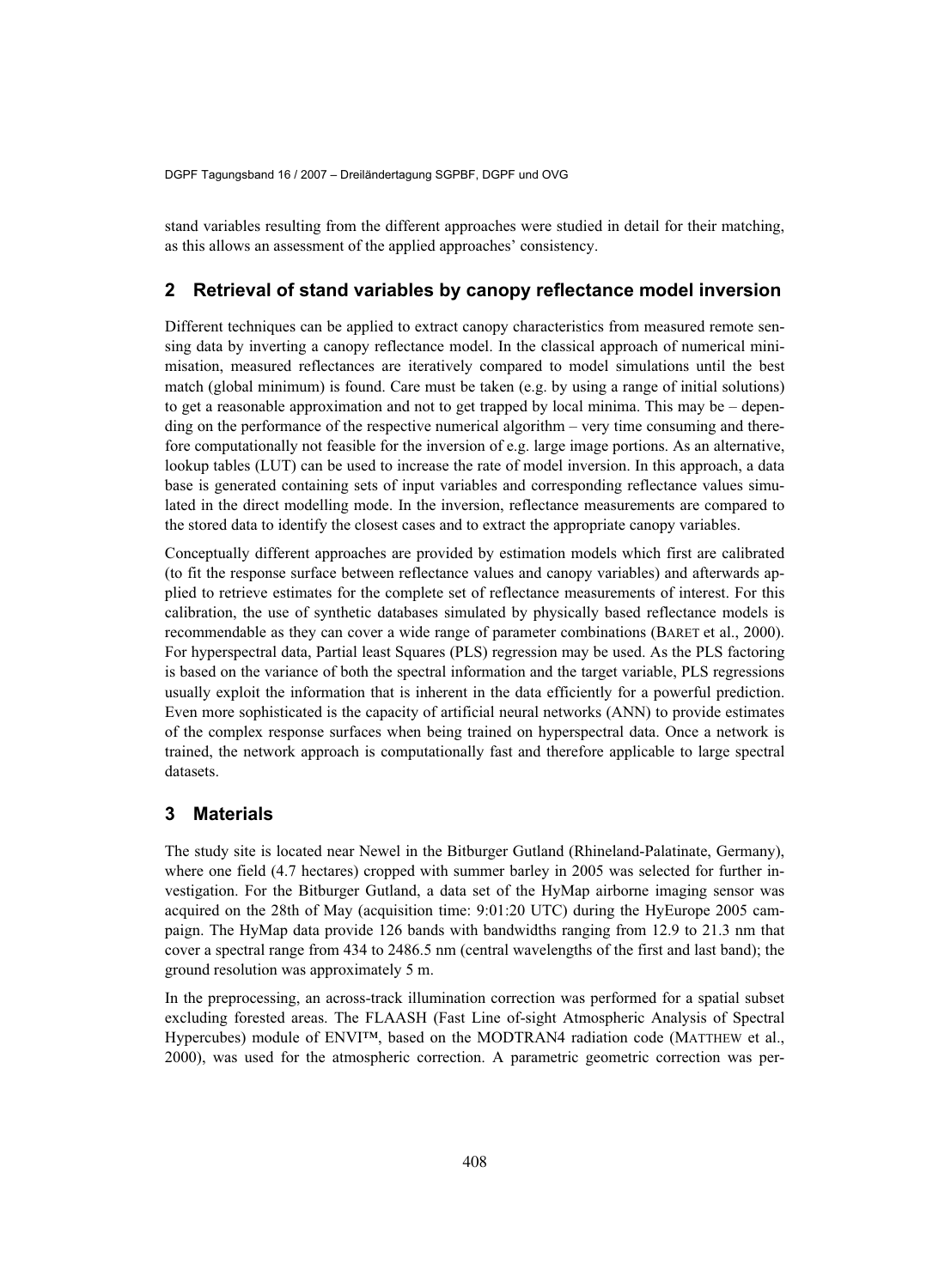formed by integrating a high resolution digital elevation model, GPS ground control points and flight navigation data provided with the HyMap data using the PARGE™ software (SCHLÄPFER  $&$  RICHTER, 2002). Some noisy bands (e.g. those near the water vapour absorption features) were eliminated; thus, a total of 114 spectral bands were finally used for the image inversion.

On the 27th and 28th of May, spectroradiometer measurements using an ASD Field Spec II instrument (Analytical Spectral Devices, Boulder, CO) were performed for a total of 12 sub-plots with a size of 50 cm  $\times$  50 cm. The spectral readings were taken integratively over the sub-plots' area with nadir view in the principal plane. Afterwards, the exact position of each sub-plot was located using a differential GPS (GPS Pathfinder Pro XRS; Trimble, Sunnyvale, CA). The subplots' above ground plant material was harvested, the fractions of leaves and stalks were separated from each other and weighed separately in the laboratory. After dehydrating the material at 105°C for 24 hours, the total water contents of both fractions were calculated by subtracting the dry weights from the previously measured fresh weights.

## **4 Methodology – PROSPECT + SAIL modelling approach and applied inversion techniques**

For this investigation, the PROSPECT model describing the optical properties of plant leaves (BARET & FOURTY, 1997) has been coupled with the SAIL model (VERHOEF, 1984), a 1 D turbid medium radiative transfer model that is suited for homogeneous vegetation canopies. Leaf reflectance and transmittance from 400 to 2500 nm is described by PROSPECT as a function of the leaf mesophyll structure parameter N, the chlorophyll a+b concentration  $(C_{ab})$ , the leaf equivalent water thickness  $(C_w)$  and the leaf dry matter content  $(C_m)$ . For a given illumination and viewing geometry, SAIL calculates the canopy bidirectional reflectance using the leaf optical properties, canopy structure (leaf area index LAI, mean leaf inclination angle  $\theta$ <sub>l</sub>, hot spot size parameter s) and the reflectance of the underlying soil  $(\rho_s)$ . The parameter skyl refers to the atmospheric conditions and describes the fraction of diffuse illumination.

However, several sets of model parameters may produce very similar or even fully identical spectral signatures. This parameter equifinality is one main reason for the ill-conditioned nature of model inversion and may be reduced by reasonable constraints in the inversion procedure (COMBAL et al., 2002). For this purpose, we fixed some parameters (N to 1.3, s to 0, and skyl to 0.1) and coupled the equivalent water thickness and the leaf dry mass at a ratio of 4:1; this ratio equals a foliage moisture content (FMC) of 400 % and can be assumed to be a typical value for fresh plant material (for a detailed discussion refer to VOHLAND & JARMER, 2007). To define  $\rho_{s}$ , soil samples were taken in the field to identify a typical mean background soil reflectance that was afterwards used in the inversion.

For the retrieval of the five parameters  $C_{ab}$ ,  $C_w$ ,  $C_m$ , LAI and  $\theta_1$ , we started with the classical strategy to minimise the merit function numerically (Figure 1) using the Nelder-Mead Simplex method (NELDER & MEAD, 1965). To increase the probability of identifying the merit function's global minimum, we restarted the algorithm several times with a repeated recovery of the initial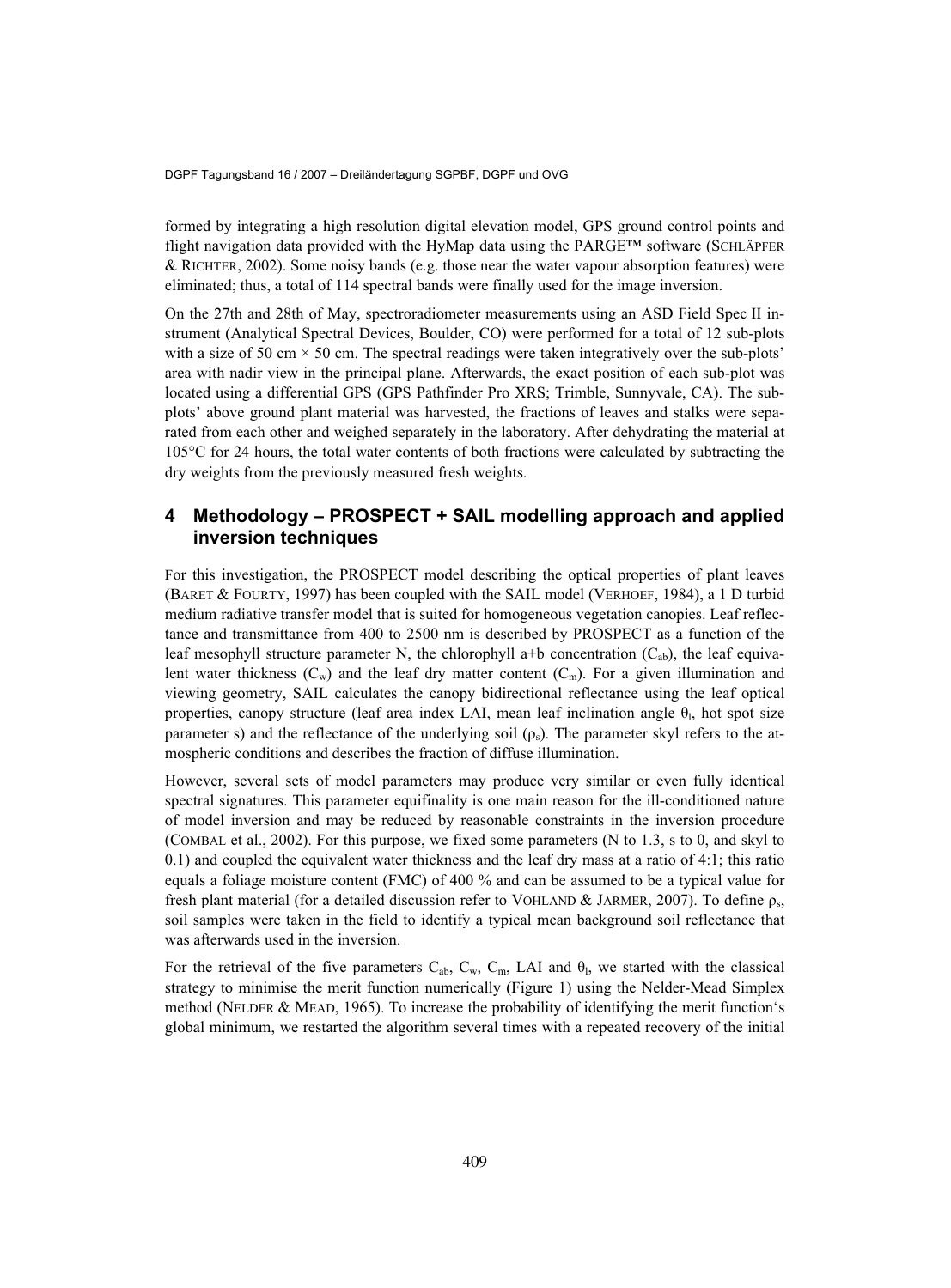

values with previous results. In the last minimisation loop, the coupling of  $C_w$  and  $C_m$  was removed to allow a comprehensible and moderate variation of the foliage moisture content.

Figure 1: Numerical minimisation to invert PROSPECT + SAIL on the HyMap image.

In total, the numerical optimisation was performed for each pixel of the selected barley plot  $(n =$ 1899). A validation of these results was accomplished with the plant samples collected in the field. For each sub-plot, the GPS measured positions were used to centre a window of  $3 \times 3$  pixels in the HyMap data. Within this window, we extracted the best-fitting pixel with the smallest spectral deviations from the ground-measured spectra (see VOHLAND et al. 2006 for a detailed description). For the 12 pixels finally selected, the inverted values of  $C_w \times LAI$  were compared to the measured water contents of the leaf fraction.

As an alternative approach, a three-layer feed forward ANN was trained on a number of sample spectra simulated by PROSPECT  $+$  SAIL in the direct mode. For the data of this study, the number of input and output neurons was given by the number of spectral bands (114) and the model parameters that were neither fixed nor known (LAI,  $\theta_1$ ,  $C_{ab}$ ,  $C_w$ ,  $C_w$ ). One critical point in this approach is to select an appropriate number of hidden neurons, as it decides about the net's capability to represent the reflectance model's complexity as well as the net's generalization power. We followed the rough guide line of the geometric pyramid rule (MASTERS, 1993), by which the number of hidden neurons is computed as the square root of the product of the number of input and output neurons ( $n = 24$  in this case). As activation function, the hyperbolic tangent was used according to the study of KALMAN & KWASNY 1992.

The network was trained with an improved version of the RPROP algorithm (RIEDMILLER  $&$ BRAUN, 1993; IGEL & HÜSKEN, 2000). To prepare the training samples, PROSPECT + SAIL were parametrised as described above; again,  $C_w$  and  $C_m$  were coupled and their ratio was allowed to vary between 3.8:1 and 4.2:1. In total, 152,000 parameter combinations were generated by random to simulate canopy reflectances. From these data, 76,000 samples were selected randomly for the training procedure, and the remaining samples were used as independent data to test the network's performance. Since the errors obtained with the test data did not differ significantly from the errors that remained after the training, the ANN, now trained and validated, was then applied to the image data.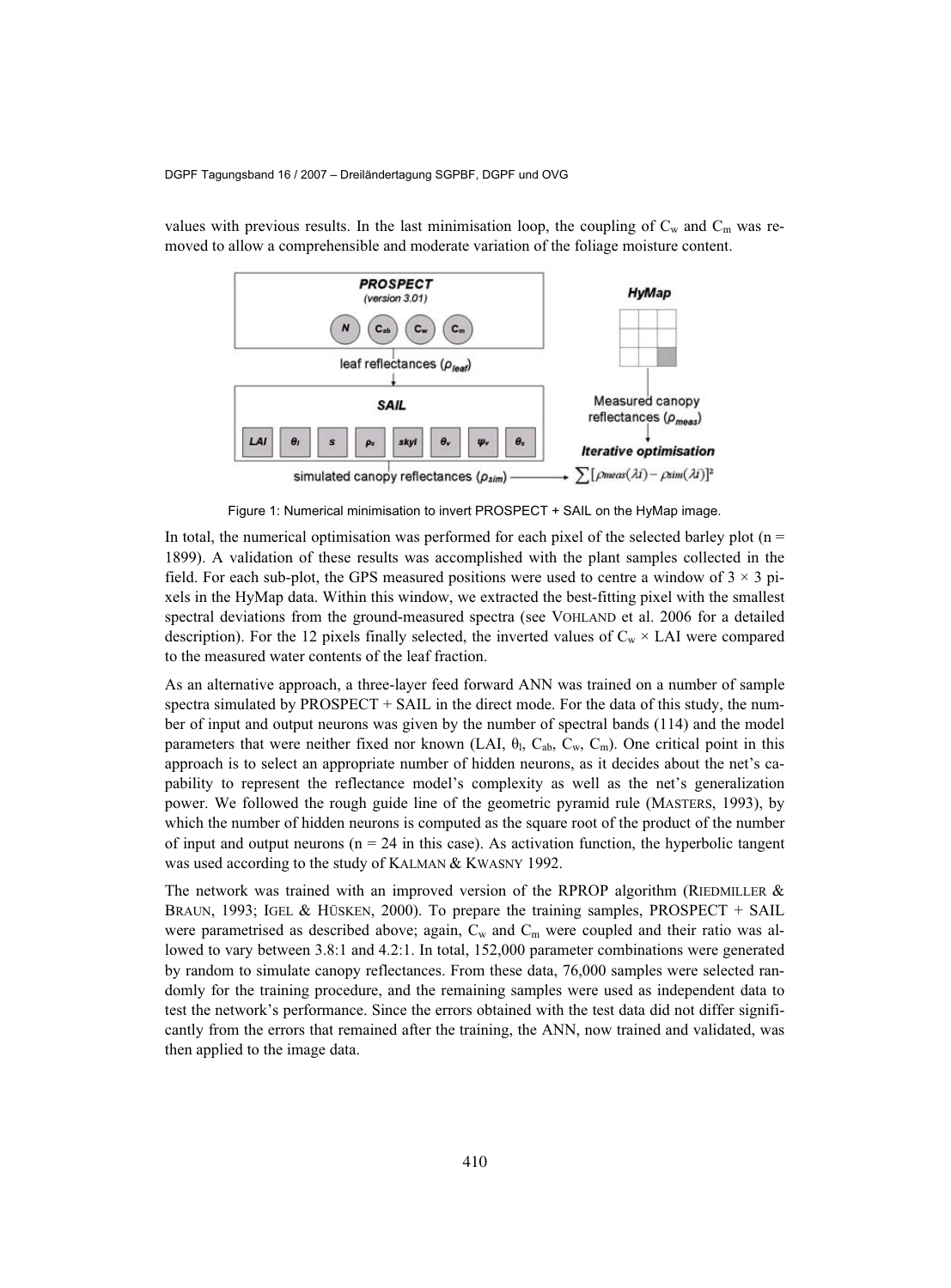Different from ANN, PLS regression provides a purely linear model for estimating canopy variables. Similar to the principal component analysis (PCA), it produces non-correlated factor scores from the original and highly correlated predictor variables (X, HyMap reflectance values) to estimate Y (total water content of the leaf fraction). But it differs from PCA in that this extraction also reflects the covariance structure between X an Y. Thus, the selected components (latent variables) are supposed to provide an optimum for explaining both X and Y. This step is followed by a regression where the decomposition of X is actually used to predict Y (ABDI, 2003). One critical point might be the lack of generalization power due to an over-fitting in the calibration. This can be avoided by model validation performed internally (cross-validation) or externally with an independent dataset. In our study, we randomly extracted 5,000 samples from the ANN training data (PROSPECT + SAIL simulations) for the PLS model calibration, and another 5,000 samples were used for an external validation. After a successful validation (see section 5), the PLS approach was also applied to the HyMap image.

The data fields retrieved for the summer barley plot applying the ANN and PLS approaches to the HyMap image were then compared to the results of numerical minimization in terms of absolute values and spatial patterns (see Figure 2 with an overall view of the selected procedure).



Figure 2: Workflow to compare the different inversion techniques in this study*.*

## **5 Results & Discussion**

In the numerical minimization that was performed for each pixel, we retrieved the water content in g per cm<sup>2</sup> leaf area, which can be scaled up to the canopy ( $g \times cm^{-2}$  ground area) by multiplication with the LAI. For a pointwise validation, the ground measured water contents of the leaf fraction were utilised as described above. This validation proved reliable estimates in terms of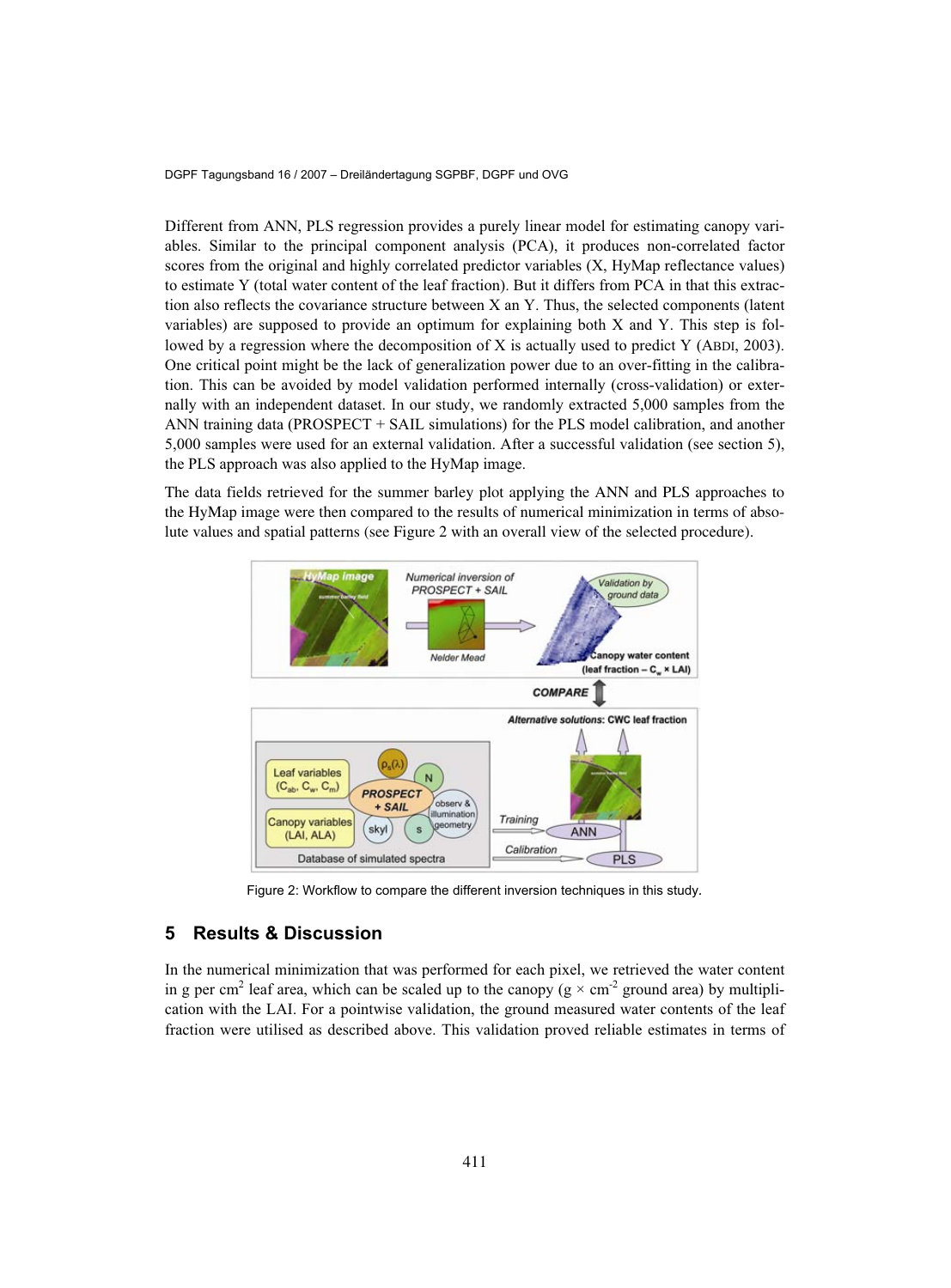the coefficient of determination  $(r^2)$ , the root mean squared error (RMSE) and the percentage RMSE (RMSE  $\times$  measured mean<sup>-1</sup>) (Figure 3).

The retrieved values for the selected summer barley plot  $(n = 1899)$  were afterwards compared to the statistics of the ANN- and PLS-approach. For the neural network, we found results for  $C_w \times$ LAI to be significantly higher than for the Nelder Mead inversion (Table 1). For a detailed comparison, the other canopy variables obtained by the neural network have also to be analysed. Here, estimates for the LAI and the canopy dry mass were also clearly higher, whereas the results for  $\theta_1$  were very low and showed only little variation.



Figure 3: Scatterplot of pixel-based numerical inversion results for LAI × C<sub>w</sub> against measured field data  $(50 \times 50 \text{ cm}^2 \text{ sub-plots}, n = 12)$ .

|                                                     | <b>Numerical Minimisation (Nelder</b><br>Mead) |          |                       | <b>Artificial Neural Network</b> |                   |                       |
|-----------------------------------------------------|------------------------------------------------|----------|-----------------------|----------------------------------|-------------------|-----------------------|
|                                                     | mean                                           | $stdv^a$ | varcoeff <sup>b</sup> | mean                             | stdv <sup>a</sup> | varcoeff <sup>o</sup> |
| LAI $\times$ C <sub>w</sub> (g cm <sup>-2</sup> )   | 0.1154                                         | 0.0168   | 14.55                 | 0.1823                           | 0.0177            | 9.69                  |
| LAI                                                 | 5.93                                           | 0.53     | 8.67                  | 6.71                             | 0.43              | 6.40                  |
| LAI $\times$ C <sub>ab</sub> (µg cm <sup>-2</sup> ) | 263.6                                          | 33.7     | 12.88                 | 258.9                            | 26.3              | 10.17                 |
| LAI $\times$ C <sub>m</sub> (q cm <sup>-2</sup> )   | 0.0278                                         | 0.0041   | 15.36                 | 0.0425                           | 0.0043            | 10.12                 |
| $\theta_1$ (°)                                      | 34.1                                           | 3.86     | 11.32                 | 25.7                             | 0.63              | 2.45                  |
| $C_w \times C_m^{-1}$                               | 4.15                                           | 0.09     | 2.12                  | 4.29                             | 0.09              | 2.07                  |
| mean RMSE (reflectance) <sup>c</sup>                | 0.0158                                         |          |                       | 0.0264                           |                   |                       |

Table 1: Statistics of inversion results (n = 1899) obtained by numerical optimisation and ANN.

a standard deviation

b coefficient of variation (%) c

 inverted variables are used for spectra reconstruction in the direct mode of PROSPECT + SAIL; reconstructed spectra are afterwards pixel-wise compared to the HyMap spectra, RMSE: mean for all wavelengths and pixels

Both approaches did not differ very much with respect to the quality of reproducing the HyMap spectra (Table 2); thus, the differences in the obtained values of the canopy variables seem to have evolved from the ill-posed problem of model inversion, and could have been partly triggered by the slightly different coupling of  $C_w$  and  $C_m$  in both approaches.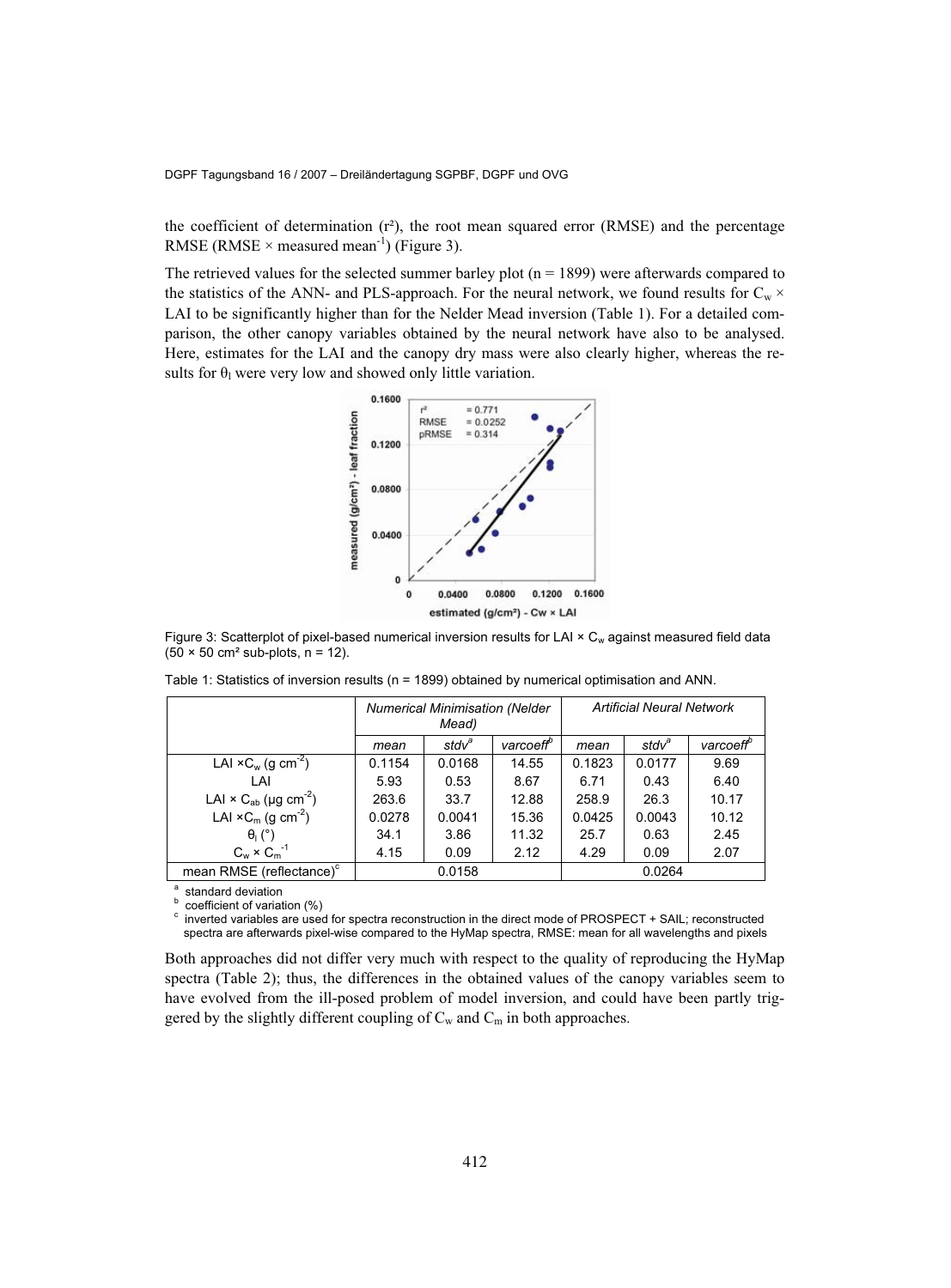In the PLS approach, we first identified a model based on 8 latent variables to predict LAI  $\times$  C<sub>w</sub>. For the 5,000 calibration samples covering a range from 0.01 to 0.24 g  $H_2O$  per cm<sup>2</sup> canopy area, this model provided a value for  $r^2$  of 0.981, and the RMSE (g cm<sup>-2</sup>) amounted to 0.006; these terms kept stable in the validation with another 5,000 test samples ( $r^2 = 0.977$ ; RMSE = 0.007 g cm<sup>-2</sup>). Nevertheless, when applied to the HyMap image, results were not consistent, as LAI  $\times$  $C_w$  was estimated with negative values for 211 pixels. Thus, we decided to apply a model with only 3 latent variables that were still sufficient to explain more than 95 % of the LAI  $\times$  C<sub>w</sub> variation in the calibration. For the summer barley plot, this model provided a mean leaf water content (canopy level) of 0.1367 g cm<sup>-2</sup>, the standard deviation was 0.0138 g cm<sup>-2</sup>. Although these values seem to fit quite well to the results of Nelder Mead and ANN, the scatterplots reveal significant differences (Figure 4).



Figure 4: Scatterplots of pixel by pixel-results for LAI  $\times$  C<sub>w</sub> (n = 1899).

For the ANN results, there is a clear bias in the scatterplot, but the correlation with the Nelder Mead estimates is rather high. The retrievals of the PLS regression seem to be unconfident for the range beyond 0.12 g  $H_2O \times cm^{-2}$ , as results do not match neither to the Nelder Mead nor to the ANN-based estimates. However, for the pixels with medium to low water contents (PLSvalues  $< 0.12$  g cm<sup>-2</sup>, n = 168) correlation with Nelder Mead is satisfactory ( $r^2 = 0.69$ ). The limitation of the PLS approach for high values is probably due to its linearity, which restricts its generalization power in case of gradually saturating spectra paralleled by canopy variables still changing distinctly.

Beyond a purely pixel-based quantitative analysis, the inversion results were compared for their spatial distribution and the spatial details recognisable in the analysed image portion. This issue is highly relevant, as one benefit from remote sensing data is the spatial coverage they provide, so they can be used for calibrating or validating spatially distributed modelling approaches in hydrology or landscape ecology, for example. First, the data fields retrieved by the different approaches were interpreted visually, which reveals clear similarities between the Nelder Mead and ANN data, but also an obviously different spatial distribution provided by the PLS approach (Figure 5).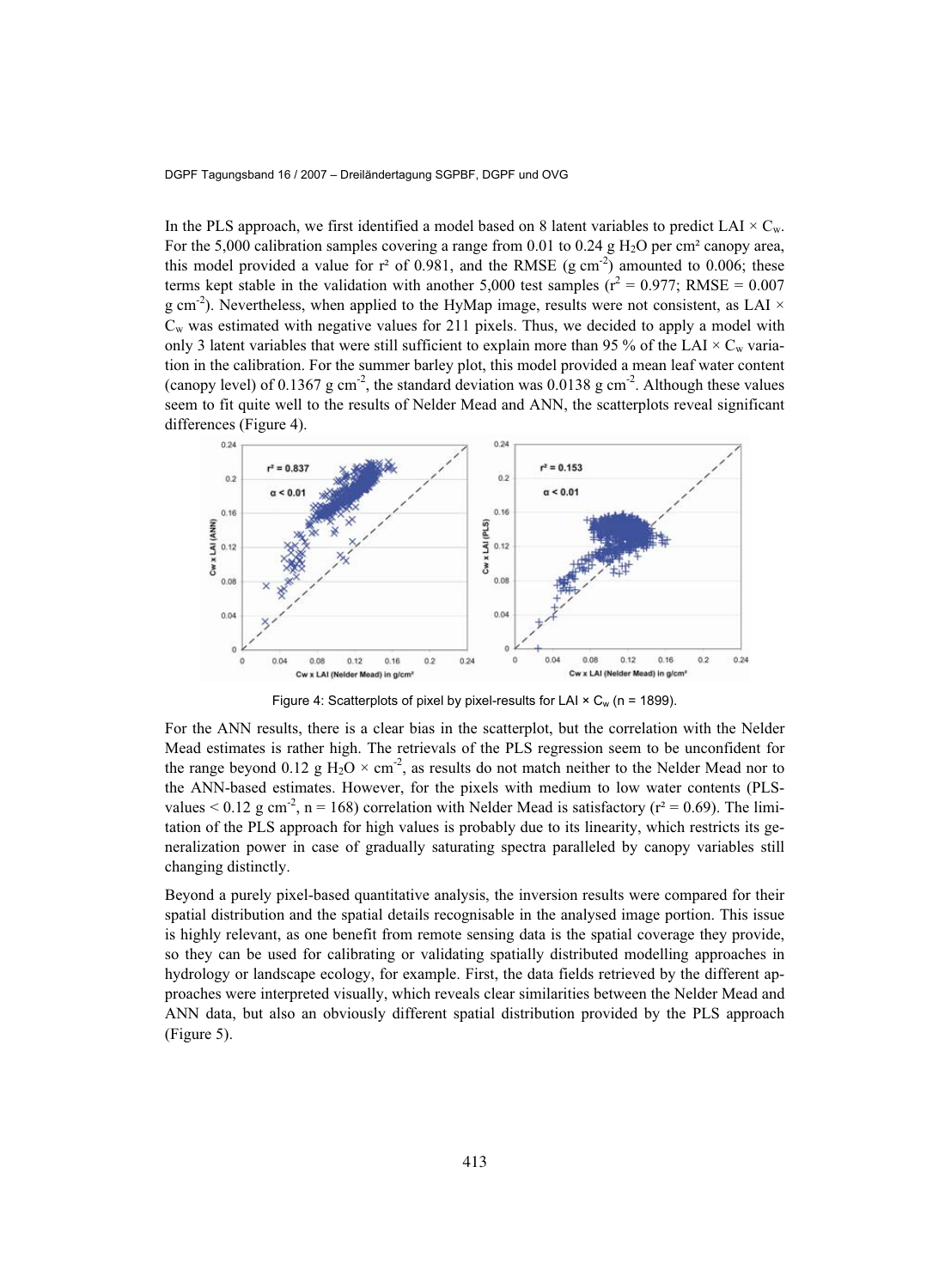

Figure 5: Spatially distributed results for LAI  $\times$  C<sub>w</sub> as retrieved by numerical minimisation, ANN and PLS regression for the selected summer barley plot (bright pixels indicate high values; images were scaled identically).

A more quantitative and normalized method to analyse the spatial variation is provided by the calculation of fractal dimensions (D), that were derived from the variograms of our data fields. In detail, the incremental slope (s) of the log-log plot of semivariance against sample interval (lag) was used to calculate D as  $(3 - s/2)$  (XIA & CLARKE, 1997).



Figure 6: Piece-wise fractal dimensions of the retrieved data fields (all approaches) for LAI  $\times$  C<sub>w</sub>.

For the results of Nelder Mead and ANN, the fractal dimensions show a nearly perfect match in course (Figure 6), which verifies the analogy also found in the visual comparison. For the PLS regression results, differences of D are more pronounced, and the value patterns are less congruent. Beyond a distance of 60 m (12 pixels), all approaches show a clear scattering of D that can be traced back to the sills of the variograms that are reached at this lag.

#### **6 Conclusions**

The following conclusions can be drawn from this study:

• The validation by the data of 12 ground sub-plots proved the retrieval of the canopy water content (leaf fraction, LAI  $\times$  C<sub>w</sub>) by the Nelder Mead algorithm to be reliable and relatively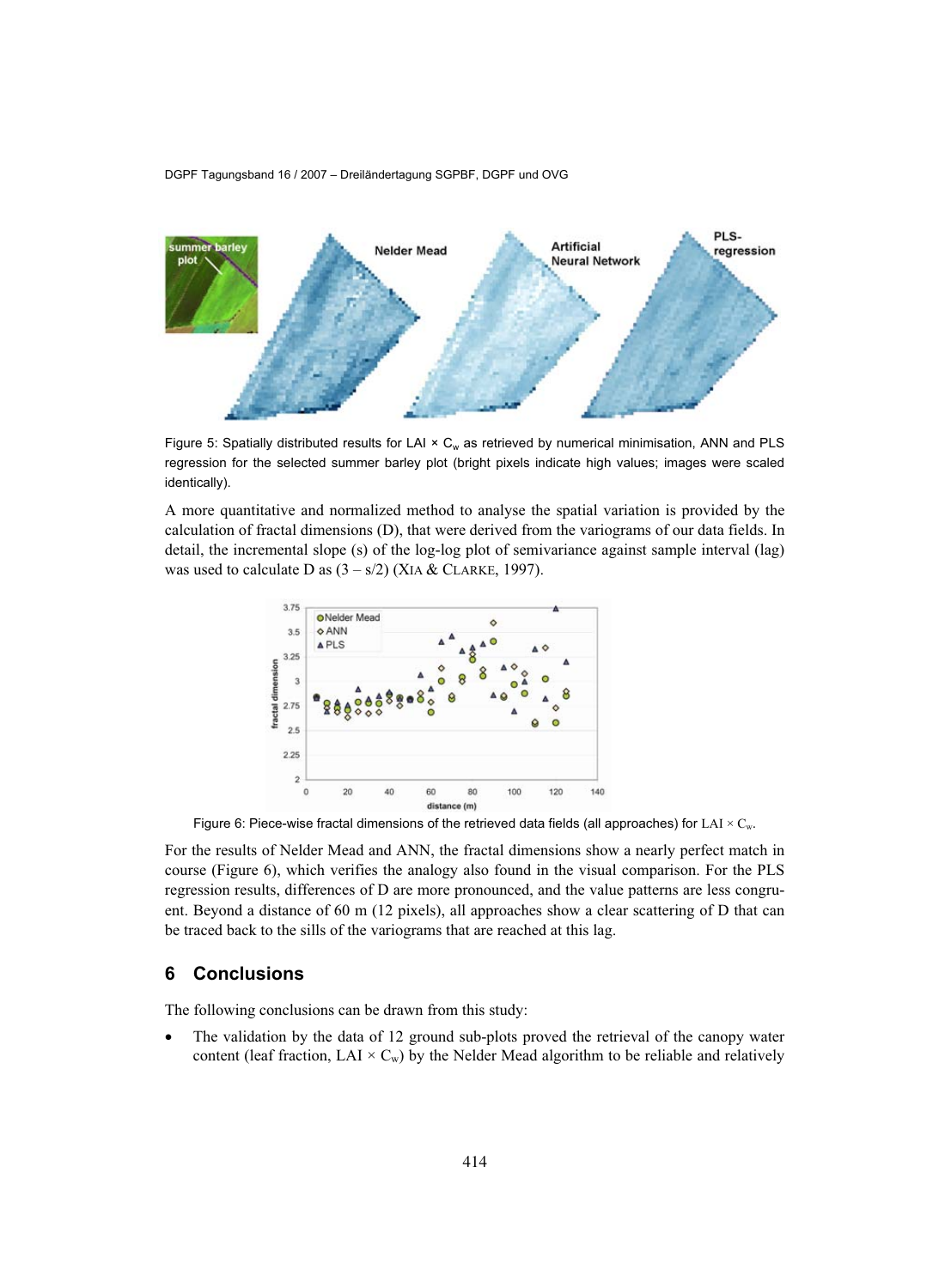precise. The neural network approach provided results with a clear shift to higher values. Nevertheless, the estimates of both approaches were highly correlated and showed a good match concerning their spatial distributions.

- A fast computation is feasible by using ANN (after being trained) and PLS regression. However, the latter did not provide dependable results when applied to the canopy reflectances contained in the image data. Shortcomings might result from the linearity of this approach, which cannot keep up with the more complex and  $-$  in our study  $-$  more efficient fitting capacities of properly trained neural networks.
- A larger image portion could be inverted rapidly by the neural network approach. As the ANN results were consistent in terms of the spatial distribution obtained, the resulting data field is most likely qualified to validate the output of e.g. spatially distributed process models that make use of the canopy water content (plant growth or SVAT models, for example).

## **Acknowledgements**

This study was financially supported by the Forschungsfonds of Trier University. We would like to thank the landowner of the investigated plot, Matthias Mohn. Many thanks to Thomas Jarmer and Christoph Knote for their substantial support. We would like to thank the following people who assisted in the field work: Henning Buddenbaum, Erik Mohr, Franz Ronellenfitsch and Martin Schlerf.

#### **References**

- ABDI, H., 2003: Partial least squares regression (PLS regression). In: Encyclopedia for research methods for the social sciences, M. Lewis-Beck, A. Bryman & T. Futing (eds.) (Sage Publications), 772-795.
- BARET, F. & FOURTY, T., 1997: Estimation of leaf water content and specific leaf weight from reflectance and transmittance. Agronomie, **17**: 455-464.
- COMBAL, B., BARET, F., WEISS, M., TRUBUIL, A., MACÉ, D., PRAGNÈRE, A., MYNENI, R., KNYAZIKHIN, Y. & WANG, L., 2002: Retrieval of canopy biophysical variables from bidirectional reflectance using prior information to solve the ill-posed inverse problem. Remote Sens. Environ., **84**: 1-15.
- IGEL, C. & HÜSKEN, M., 2000: Improving the Rprop learning algorithm. In: Proc. Second International ICSC Symposium on Neural Computation*,* 115-121.
- KALMAN, B. L. & KWASNY, S. C., 1992: Why tanh: Choosing a sigmoidal function. In: Proc. International Joint Conference on Neural Networks, vol. IV, 578-581.
- MASTERS, T., 1993: Practical Neural Network Recipes in C++. Academic Press, 495 pp.
- MATTHEW, M. W., ADLER-GOLDEN, S. M., BERK, A., RICHTSMEIER, S. C., LEVINE, R. Y., BERNSTEIN, L. S., ACHARYA, P. K., ANDERSON, G. P., FELDE, G. W., HOKE, M. P., RATKOWSKI, A., BURKE, H.-H., KAISER, R. D. & MILLER, D. P., 2000: Status of Atmospheric Correction Using a MODTRAN4-based Algorithm. In: Proc. SPIE 4049, 199-207.
- NELDER, J. A & MEAD, R., 1965: A Simplex method for function minimization. Comput. J., **7**: 308-313.